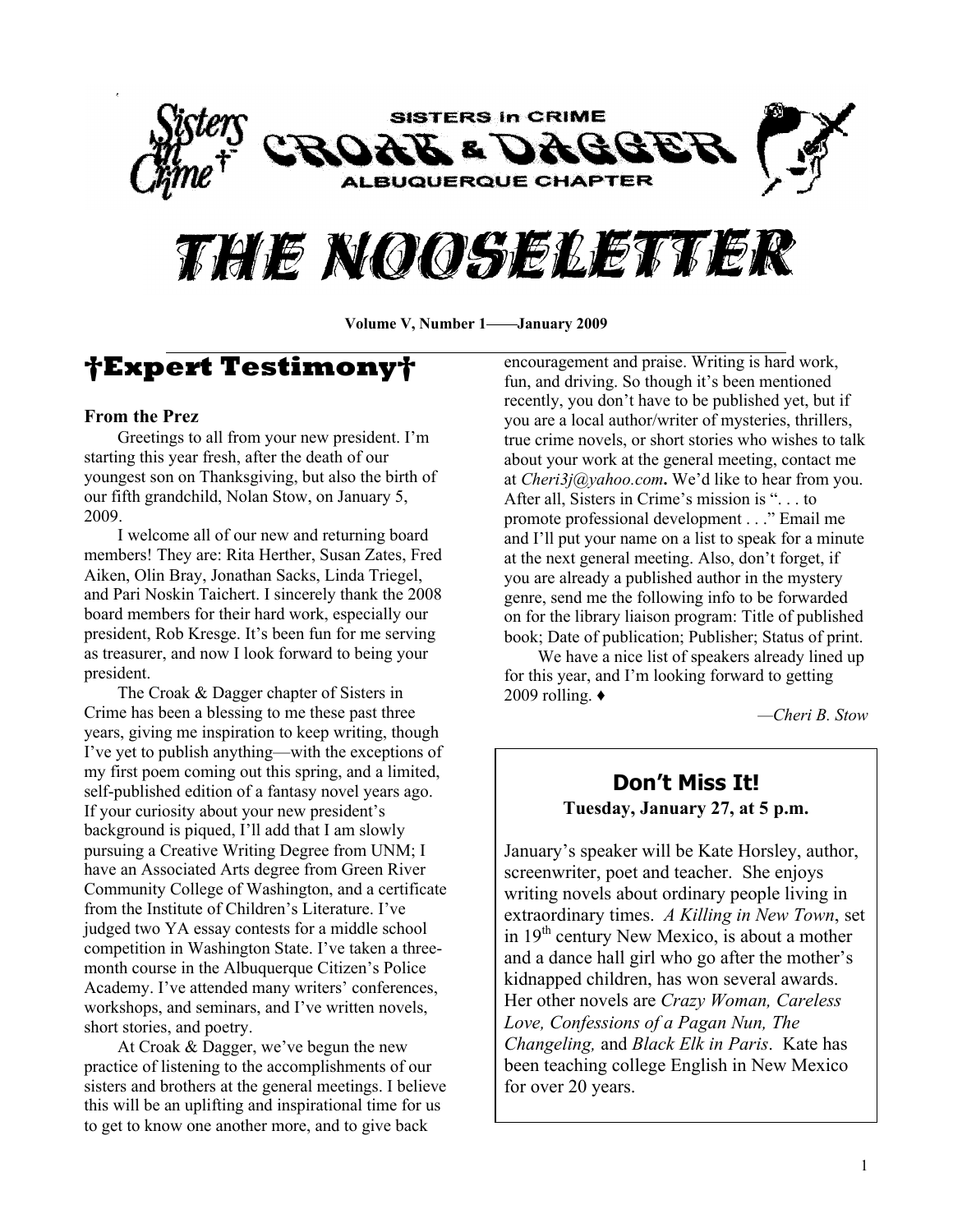The Albuquerque Croak & Dagger chapter of Sisters in Crime welcomes mystery fans, readers, and writers who want to enjoy felonious fun, absolutely criminal companionship and sensational speakers.

February's speaker will be Christine Barber, an award-winning journalist as well as a certified emergency medical technician and firefighter. She lives in Albuquerque, where she is currently pursuing a career in medicine. She previously worked as an editor at the Santa Fe New Mexican and as a journalist for the Albuquerque Journal and Gallup Independent. *The Replacement Child*, which won the Hillerman Mystery Prize, is her first novel.

 The remaining lineup of speakers into the spring consists of Larry Trujillo & Dr. Bob Gassoway, PIs (March 24), Melody Groves, author (April 28), and U'liana E. Sisombeth (de Shannon), handwriting analyst (May 26).

Meetings are held in the police briefing room of the James Joseph Dwyer Memorial Substation, 12700 Montgomery NE (one block east of Tramway). Unless otherwise noted, programs are free and open to the public.

**Check Out the Croak & Dagger Website for all your Croak & Dagger information needs.** www.croak-and-dagger.com

- Upcoming Programs
- 2008 Meeting Schedule
- Membership Form
- Speakers Bureau
- Links to Mystery Websites & Websites for Your Favorite Croak & Dagger Authors
- *The Nooseletter* Archive



Sisters in Crime was founded in 1986. *The purpose of Sisters in Crime shall be ³to combat discrimination against women in they mystery field, educate publishers and the general public as to the inequities in the treatment of female authors, raise the level of awareness of their contribution to the field, and promote the professional advancement of women who write mysteries.´*

## *The Line Up*

President/Treasurer  $-$  Cheri Stow  $-$ *Cheri3j@yahoo.com*

Vice President  $-\text{O}$ lin Bray  $-\text{O}$ *ohbray@nmia.com*

 $S$ ecretary – Fred Aiken – *FAAiken@aol.com*

Programs/Publicity  $-$  Rita Herther  $-$ *RMHerther@aol.com*

Membership  $-$  Jonathan Sacks  $$ *jsacks@pobox.com*

Website Technical Support Manager – Susan Zates ± *smzates@quest.net*

Library Liaison - Pari Noskin Taichert *ptaichert@comcast.com*

Nooseletter Editor – Linda Triegel – *newsette@earthlink.net*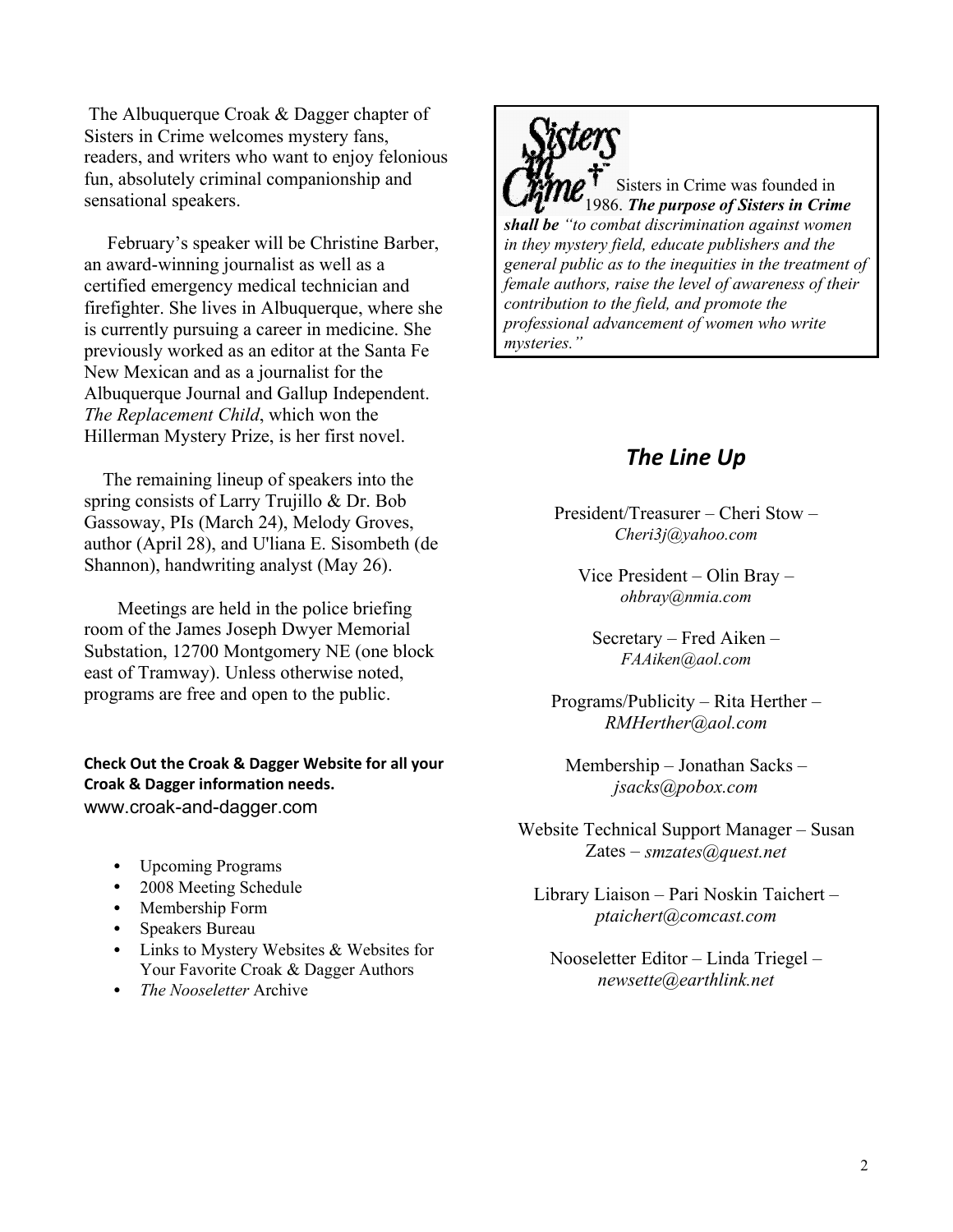## *Minnesota Crime Wave: A Website Worth Visiting*

Nine years ago three Minnesota mystery writers (William Kent Krueger, Ellen Hart, and Carl Brookins) formed the Minnesota Crime Wave. It started as a marketing tool; they would promote each other's books at any of their appearances. However, it has evolved into much more, given the capabilities of the Internet. They now have a newsletter, a series of TV shows on their local cable access station, and several collections of short stories by Minnesota mystery writers. The newsletters and the TV programs are on their website—minnesotacrimewave.org.

Their newsletter, which started in 2002, comes out three times a year. *MCW Presents*, the web TV program, has 17 episodes, each consisting of three 10-minute segments. Segments include interviews with authors (including themselves), book reviews including some of the classics, conferences, research sources, and some topics on the craft of writing mysteries, such as plot, character, setting, and title. The first of the short story collections was *Silence of the Loons*. The second was *Resort to Murder*, in which each story was set at a Minnesota resort. The third collection, *Murder on a Stick*, involves stories set at the Minnesota State Fair, where you can buy anything eatable on a stick.

What makes these collections unique (and frustrating for the writers) is that they provide a list of 10 clues, at least five of which have to be included in each story. For example, for *Murder on a Stick*, the list of clues included a pile of manure, a ticket stub with writing on it, a headless stuffed animal, a blue ribbon, a church dining hall, a blood-stained plastic sword, a polka band, a prize-winning pie, the sound of a barker, and mini-donuts. It is fascinating to see which clues authors pick and how they deal with them in completely different ways.

Take a look at their website and enjoy.  $\bullet$ 

**---**Olin Bray (*ohbray@nmia.com*)

## And the Condemned Ate a Hearty Meal...

There's a lot of eating going on in Agatha Christie mysteries, often of typically English dishes that may puzzle an American reader (syllabub? bubble  $\&$  squeak??) Here's a recipe for one of the most popular British dishes:

#### **Steak & Kidney Pie**

 $1\frac{1}{2}$  lbs round steak, sliced 2 cups meat stock  $\frac{3}{4}$  lb. lamb or veal kidneys 1 cup red wine 3 tbs. butter or fat pie dough flour, seasoned

(If you use beef kidneys in this dish, blanch them first to make them as tender as possible. You should have enough pie dough to cover the top of the oven-proof baking dish you use.)

Preheat oven to 350°.

Cut the round steak into small slices about  $\frac{1}{2}$  inch thick. Wash, skin, and slice the kidneys. Melt the butter in a skillet and sauté the kidneys for about 2 minutes, shaking the pan all the time. Take the kidneys out and shake them inside a paper bag with seasoned flour until they are coated. Put the steak slices in a greased baking dish, then add the kidneys, the stock, and the wine. Bake, covered, for 90 minutes to 2 hours. Remove and cool slightly, then raise oven heat to 400°, cover the dish with pie dough, and bake 15 minutes more, or until brown.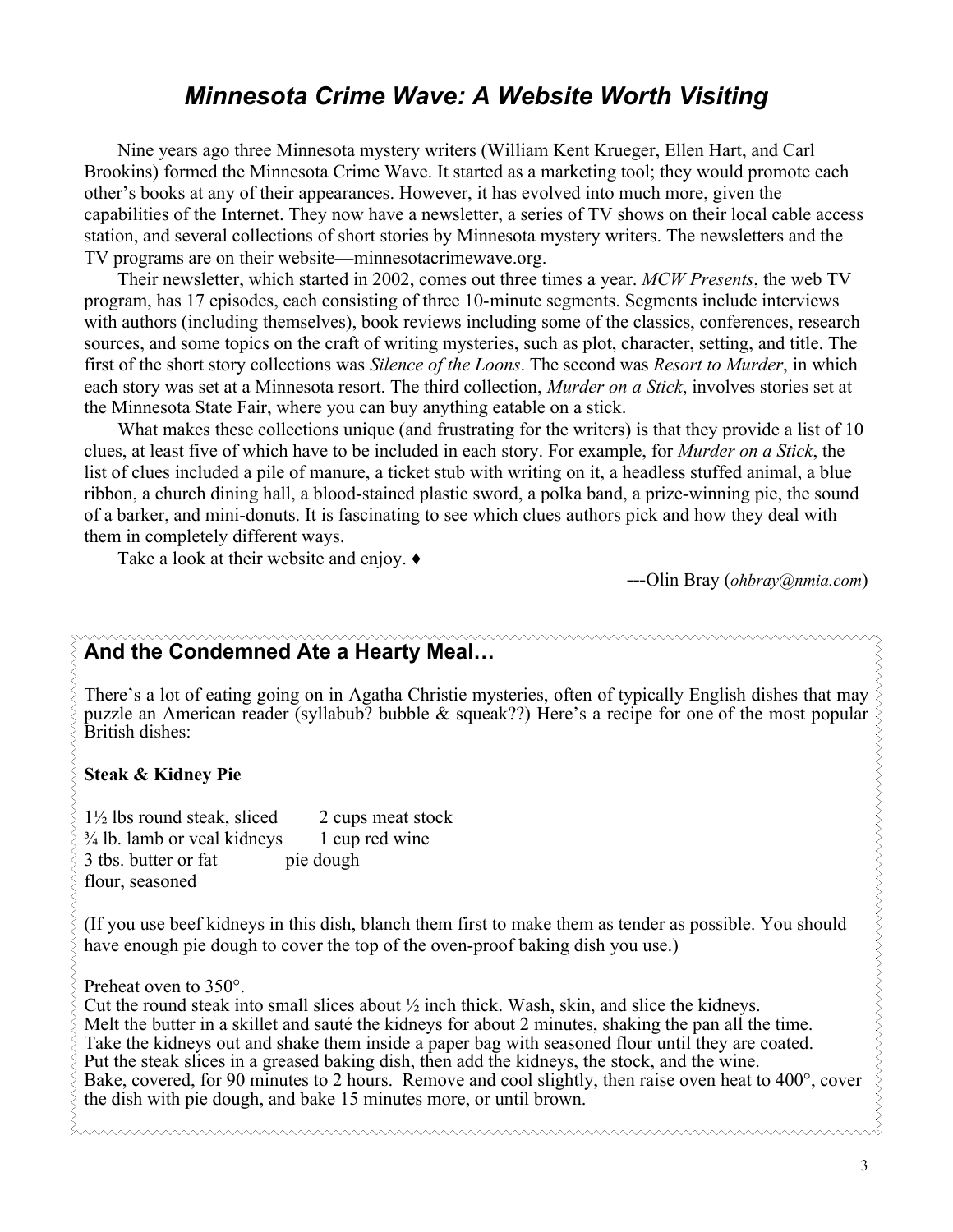#### *Billy Boyle: A World War II Mystery* by James R Benn, Soho Press, 2006, 294 pp. (HC)

Billy Boyle is an Irish cop in Boston, promoted to detective shortly before World War II started. To "protect" him from the war, his family got him assigned to a distant cousin's staff. After his training and with his new commission, he flies to London and reports to his cousin, General Eisenhower  $-$  the commander of the US Forces in Europe.

Billy and the others assume it is just another case of nepotism until Ike explains that he wants his own investigator to handle sensitive, complicated cases that may never be known publicly. To get started, Billy is sent to Beardsley Hall with four other officers to present the plans for Operation Jupiter (the Allied invasion of Norway) to the Norwegian government in exile. "Oh by the way, we think there is a German spy up there. Could you do something about that?"

Life gets more complicated with the suicide (or was it?) of a Norwegian official about to be promoted to Senior Advisor to the Norwegian King, the head of the government in exile. Boyle's normal Boston police procedures are to clash with both the military hierarchy and protocols and the international jurisdictions  $$ the location is the Norwegian government in exile, but the estate is owned by the British government, and Boyle and his investigators are Americans.

Billy and his two amateur assistants, whom he is training, wander through clues, red herrings, and hidden information  $-$  that's secret, we can't tell you, stop asking. Most good mysteries have a surprising twist at the end; this one has two.

Although the book could have been done as thriller, it is really a classic mystery, a combination puzzle and police procedure. It is the start of a series. There are now three books, one a year so far. Benn lives in Connecticut and works for a local school district. So far he appears to have kept his day job, but with a successful series that might change.  $\bullet$ **²**Olin Bray *(ohbray@nmia.com)*

## **ROB¶S RANDOM SHOTS**

#### **January Case File Number One**

*The Replacement Child* by Christine Barber, Thomas Dunne Books, 2008, 271 pp (HC)

It's a great pleasure to review Christine's first novel. She won the 2007 Tony Hillerman-St. Martin's Press Best First Mystery Novel set in the West contest. And it's easy to see why. She's a journalist, trained paramedic, and firefighter. Although this is her first novel, she handles a complex plot featuring multiple points of view that I've only seen more seasoned authors do well. I hope many of you will have read this novel be the time she talks to the Croak & Dagger chapter in February.

In a nutshell, her protagonist(s) are Santa Fe newspaper editor Lucy Newroe and Santa Fe police detective Gil Montoya. Do not expect romantic involvement between the two lead characters. Lucy is new to the Southwest, coming off a failed relationship, and is the most self-destructive heroine I've read in a mystery since Samantha Mack in Theresa Schwegel's Edgar-winning debut novel *Officer Down* a couple of years ago (see my review in the archived *Nooseletters*). Gil is a married cop with two daughters. They become separately embroiled in a murder, often working at, if not cross purposes, then at least not parallel goals.

And what a murder it is. A young woman's body is found below the Taos Gorge Bridge. She was the sister of one cop and the daughter of a deceased police sergeant. Strangled before she fell. In short order, Lucy (and gringos like me) are introduced to the complex interrelations of Hispanic families whose roots in New Mexico go back 400 years and whose current affairs and family destinies seem interlocked as well.

During the course of the two investigations, readers follow the lives of other cops, their mothers and wives, and eventually the story of a recently abused schoolgirl. Fear not, sensitive readers, nothing untoward happens "on stage" in this novel, and the title has nothing to do with a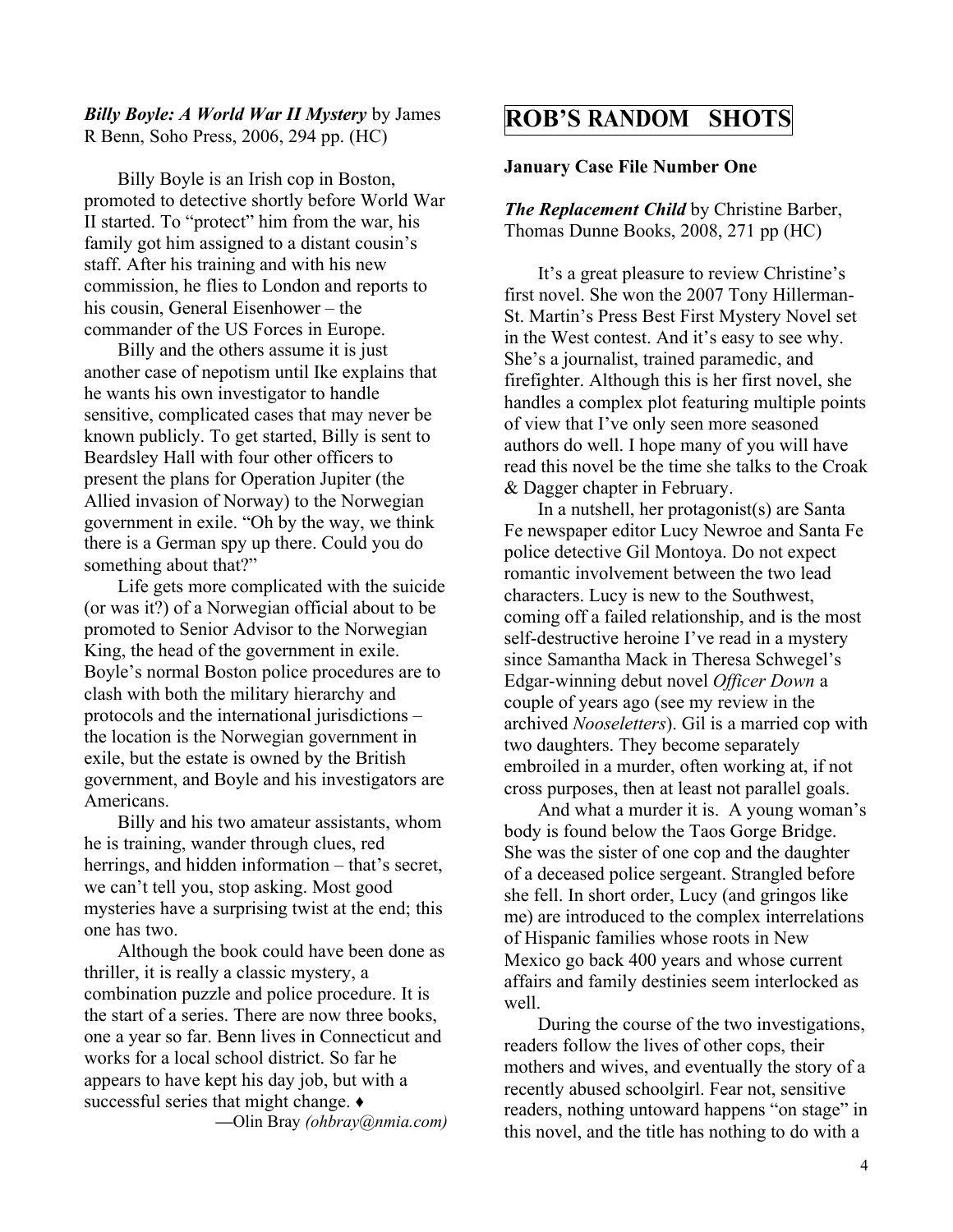child being endangered. But figuring out what and who that refers to and how it has bearing on the case will take you, as it did me, by surprise in the final handful of pages.

I found this novel professional but not slick, fascinating but not pedantic, and by turns grimly humorous and heartbreaking. I hope you will, too. Turn out for Christine's talk. She's just beginning a great career in mystery writing and we all get to be in on the ground floor.  $\bullet$ 

²Rob Kresge (*rkresge777@comcast.net*)

**Key:** PB = Paperback  $TP = Trade$  paperback HC = Hardcover

#### **November Case File Number Two**

*Swing Low, Sweet Chariot* by Jackie Lynn, St. Martin's Minotaur, 2008, 260 pp (HC).

Jackie Lynn (real name Lynn Hinton) was our November speaker, a bitterly cold night that saw a small turnout for our annual election. Her first and second Shady Grove mysteries, *Down by the Riverside* and *Jacob¶s Ladder*, were reviewed in the *Nooseletter* last year (see the archived *Nooseletters* on the Croak and Dagger website).

She is an accomplished author with four other works to her credit before she turned to mysteries. And mystery readers are grateful that she made that turn.

The Shady Grove series features amateur sleuth Rose Franklin, who has settled into the Shady Grove Campground in West Memphis, Arkansas, close by the Mississippi River. She works in the campground office and is assisted by an eccentric supporting cast—her lover Tom Sawyer (yes, he hears that a lot), the husband and wife who are bikers and born-again Christians and who own the campground, Ms Lou Ellen, the mother of one of the owners, and Sheriff Montgomery, who is skeptical of Rose's motives, but does not disparage her help.

Jackie has nicely finessed the issue of how an amateur sleuth in a non-legal profession can have mysteries habitually arrive at her doorstep (the well-known "Cabot Cove syndrome" experienced by TV sleuth Jessica Fletcher). Rose doesn't have to go looking for trouble. Some of those on the run to escape problems end up as transients at Shady Grove, and this installment's victim in need is no exception. Chariot Stevens (yes, her mama named her after the hymn) is on the run from witnessing a murder in South Dakota. After checking her in to Shady Grove, Rose takes her under her wing, but the young woman's past begins to catch up with her and ominous characters begin to surface. Which ones want Chariot? And what for? Did they have anything to do with the murder in South Dakota?

We like to think, as inveterate readers of mysteries, that we're better than the average reader at identifying the who, what, and why of these novels well before the end. Not it this case. Jackie plays fair with her readers, but she provides an apparent ending (which I smugly expected) and the real ending (which blindsided me). Check this one out for a gentle, relatively nonviolent "cozy" read and see if you can do better than I did. I'm so embarrassed, I'll have to save face by just leaving the country until my failure blows over. Adios, folks.  $\bullet$ 

²Rob Kresge (*rkresge777@comcast.net*)

*The Shadow of Venus* by Judith van Gieson, Signet, 2004, 262 pp (TP)

The author's most recent Claire Reynier mystery finds the UNM researcher caught up in the opposing worlds of high art and homelessness after the body of an unknown woman is found in the basement of the building where Claire works, along with a razored-out illustration from a rare book in the library upstairs.

Claire feels she knows the woman, then remembers encountering her on campus and engaging in a conversation about this stars.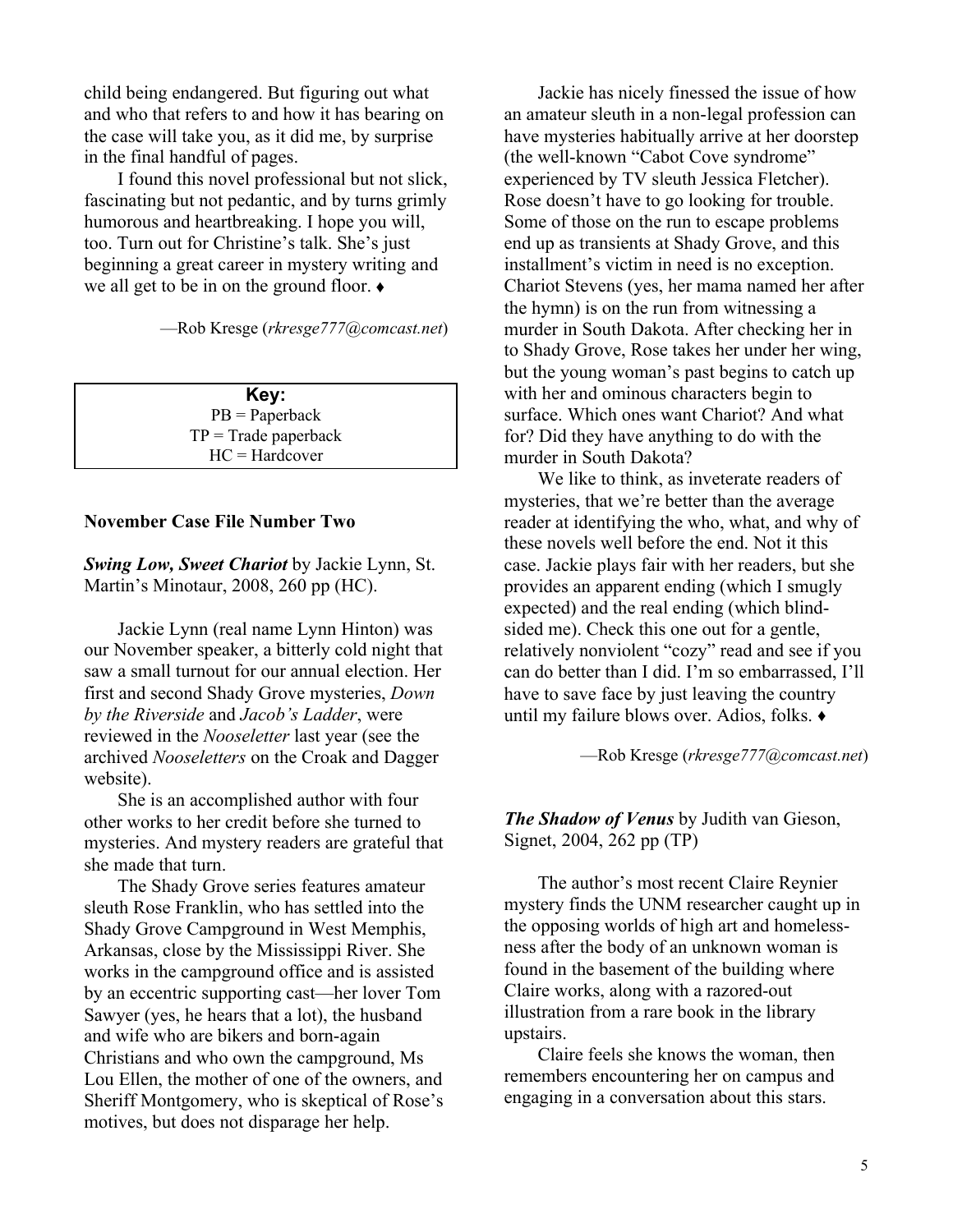Curiosity as to why the woman known only as Maia was killed—Claire instinctively dismisses the idea of suicide, or an accidental overdose of a particularly lethal batch of heroin—and how her body got into the basement keeps Claire on the trail of answers in a believable way. Classic cozies with amateur detectives are often unbelievable because the characters have no stake in the answers but are just nosy. Van Gieson's characters have always been fully developed with plausible reasons for doing what they do, whether it's their jobs or chasing down the why's and who's of a question they sense has real meaning to her life and community..

Her search leads Claire from the back alleys off Central in Albuquerque to the historic site shown in the purloined illustration, to the Rio Grande gorge bridge and the art colony of Taos. Along the way she meets the people who could well have contributed to Maia's descent to living on the streets and, of course, she eventually discovers what really happened. .

In *The Shadow of Venus*, van Gieson reveals her talent for blending meticulous research into to the story so seamlessly that you don't know it's research you're reading. I know it's research only because van Gieson described, in a talk at the Main Branch of the library

in conjunction with the last Hillerman Conference, how she met and grew to empathize with the



homeless women of the city within a stone's throw of the library—the "Ladies of the Annex" to whom she dedicates the book—as well as the university milieu she is well accustomed to. (Having met a few members of a UNM clique over the recent holidays, I also began to see a gentle fun-poking going on in the Reynier series that I hadn't noticed before!).

This series continues to grow—and like Claire, grow on you-and I hope there will be more in the series because a new book is overdue! **Ƈ**

²Linda Triegel (*ljt23@earthlink.net*)

*Resolution* by Robert B. Parker, Putnam Publishing Group, 2008, 304 pp (HC)

When Everett Hitch rode off into the sunset at the end of *Appaloosa*—without his friend, mentor, and co-erstwhile lawman, Virgil Coleyou just knew there would be a sequel.

That sequel turned out to be *Resolution,* not coincidentally the name of the town Everett subsequently drifts into. He gets a job there as the Old West version of a bouncer, in a bar owned by the Big Cheese in town, one Amos Wolfson, and to show everyone, including Amos, who's boss, it's not three days into the job before Hitch shoots and kills the hired gun sent in by Amos's archenemy, mine owner Eamon O'Malley.

Amos is impressed, and when, sure enough, Virgil turns up to find out what Hitch has got himself into, he hires both men—though Virgil insists he's only there to visit Hitch—to do some more sinister work for him, namely leading an improvised army intended to oust O'Malley and take over the town—though why anyone would want this dusty bump in the road is a question Hitch and Virgil ponder over endless cups of coffee.

The local ranchers are caught in the middle of all this and vow to unite to fight for their own rights, but when O'Malley's hired guns, having more in common with their opposite numbers, decide to join Virgil's and Everett's plan to do away with both sides of the conflict, the "resolution" is a foregone solution.

Like *Appaloosa*, and for that matter the Spenser novels, the greatest pleasure in *Resolution* is the characters and the humor, aided by the believably end-of-the-knownuniverse setting. I suspect that Parker came West years ago to research *Rhapsody for a Gunman* (my favorite version of the OK Corral story) and as a sideline produced *Potshot* (in which Spenser and Hawk goes West). Then, being a sharp businessman and thus one of the few mystery authors to make a good living from his writing, Parker may have started *Resolution* the minute the movie option to *Appaloosa* got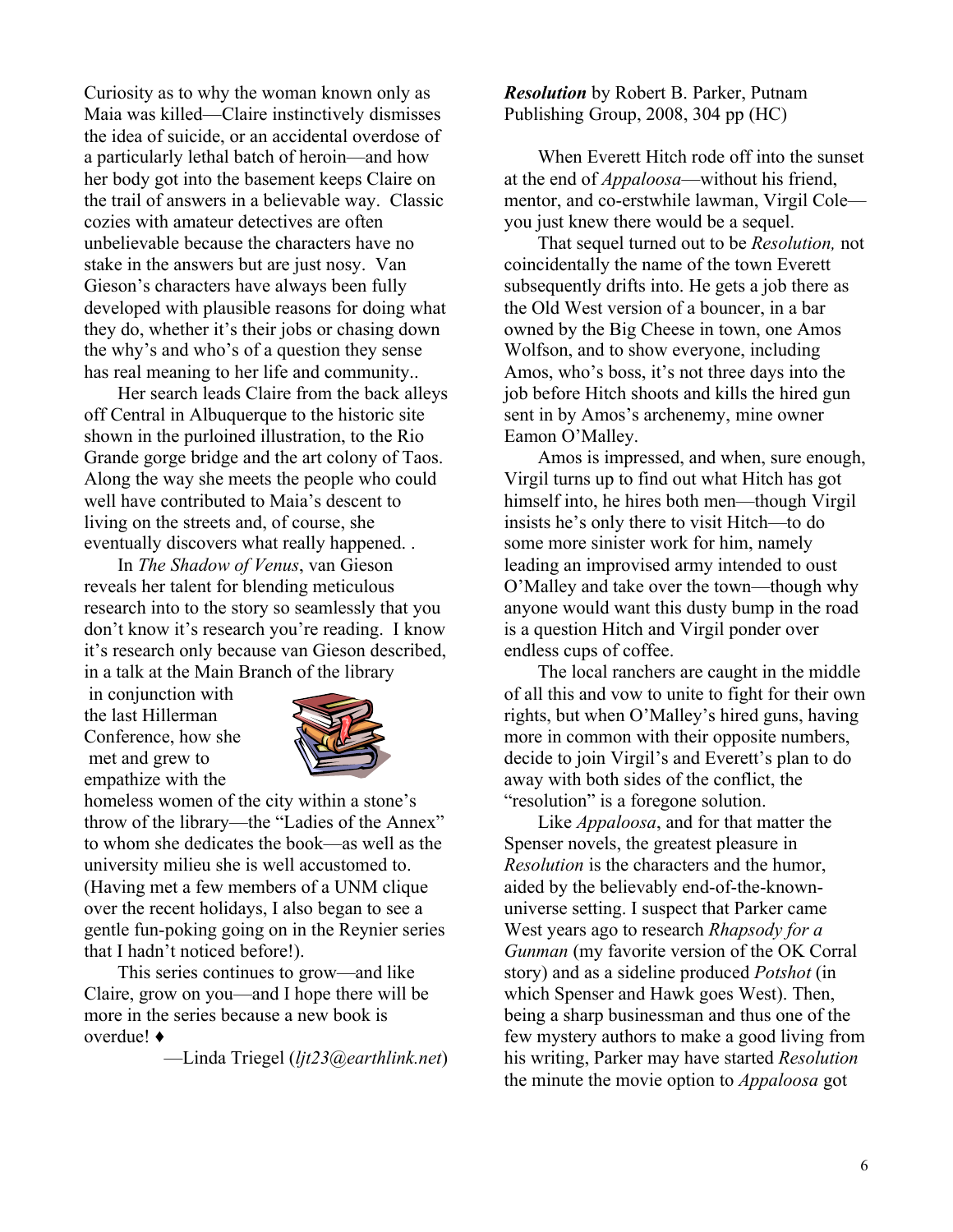sold (no doubt making his agent giddy with delight). We should all have such smarts—and such talent.

It seems there's a third book planned in this series, which is fine by me—they're such fast, fun reads that I've already been through *Appaloosa* twice and saw the movie. Next up, apparently, Hitch and Virgil head to Texas to track down Allie, Virgil's woman (played by Renee Zellweger in the movie), even though Hitch (and everyone else but Virgil) knows that Allie has the morals of the cat she's named after, cares only for herself, and just wants to belong to the biggest tomcat in town, who'll protect her, buy her pretty thngs, and put up with her awful piano playing.

Should be more fun.  $\triangleleft$ ²Linda Triegel (*ljt23@earthlink.net*)

## **Read more books, meet more writers**  and readers...

Attend a meeting of SouthWest Writers! SouthWest Writers is a nonprofit organization that is devoted to helping both published and unpublished writers improve their craft and further their careers. Located in Albuquerque, SWW serves writers of all ages across the nation in every fiction and non-fiction genre.

SWW offers workshops, professional critique services, several genre conferences, writing contests, and a monthly newsletter packed full of information on publishers, editors and agents. We also have specialized publishing and marketing information available for members only.

Using outreach, education and networking, SWW encourages, supports and inspires all people to express themselves creatively through the written word.

SWW meets on the first Saturday and third Tuesday of every month at New Life Presbyterian Church at 5540 Eubank NE.

For more information on program and directions, go to SWW's website at *www. southwestwriters.com*. **Ƈ**

## *Noose News*

Michael McGarrity, who was our speaker last June, is currently on a book tour promoting his latest Kevin Kerney thriller, *Dead or Alive*. This editor heard him speak at Barnes & Noble in Albuquerque January 21, where he warned his fans that *Dead or Alive* is more violent than his previous books (which aren't exactly a walk in the bosque). He also bragged a little (and justifiably) that The New York Times reviewer, Marilyn Stasio, had given the book a great write-up. Here's an excerpt from that review:

"In the iconography of thrillers, a serial killer can be psychologically complex as well as gruesomely entertaining. But you can't beat a spree for raw action, and in *Dead or Alive* (Dutton, \$25.95), Michael McGarrity has produced a true monster in Craig Larson.

After Larson slaughters some half-dozen people in the sparsely populated rangelands of northern New Mexico, including a youth minister from a Bible camp, it finally dawns on him that 'he just flatout enjoyed killing people.' But when he shoots a cowboy who worked at a ranch owned by Kevin Kerney, retired chief of the Santa Fe police department, the manic Larson sets off a major manhunt.

The procedures for trapping a spree killer are less analytical and more picturesque than those for catching a serial killer, and McGarrity, a former deputy sheriff, knows the drill. He also knows the territory, which he portrays in a blunt, invigorating style that, even after a dozen books, still feels fresh."

We also learned that *Dead or Alive* will be the last Kerney thriller for a while. For the next couple of years, McGarrity will be working on a historical Western, tracing Kerney's roots back over more than a century. McGarrity's got a contract for the book—which in these economic times really is something to brag about—and sounds eager to get to it, as soon as this blessed book tour is over (and if he doesn't lose his voice in the course of it!).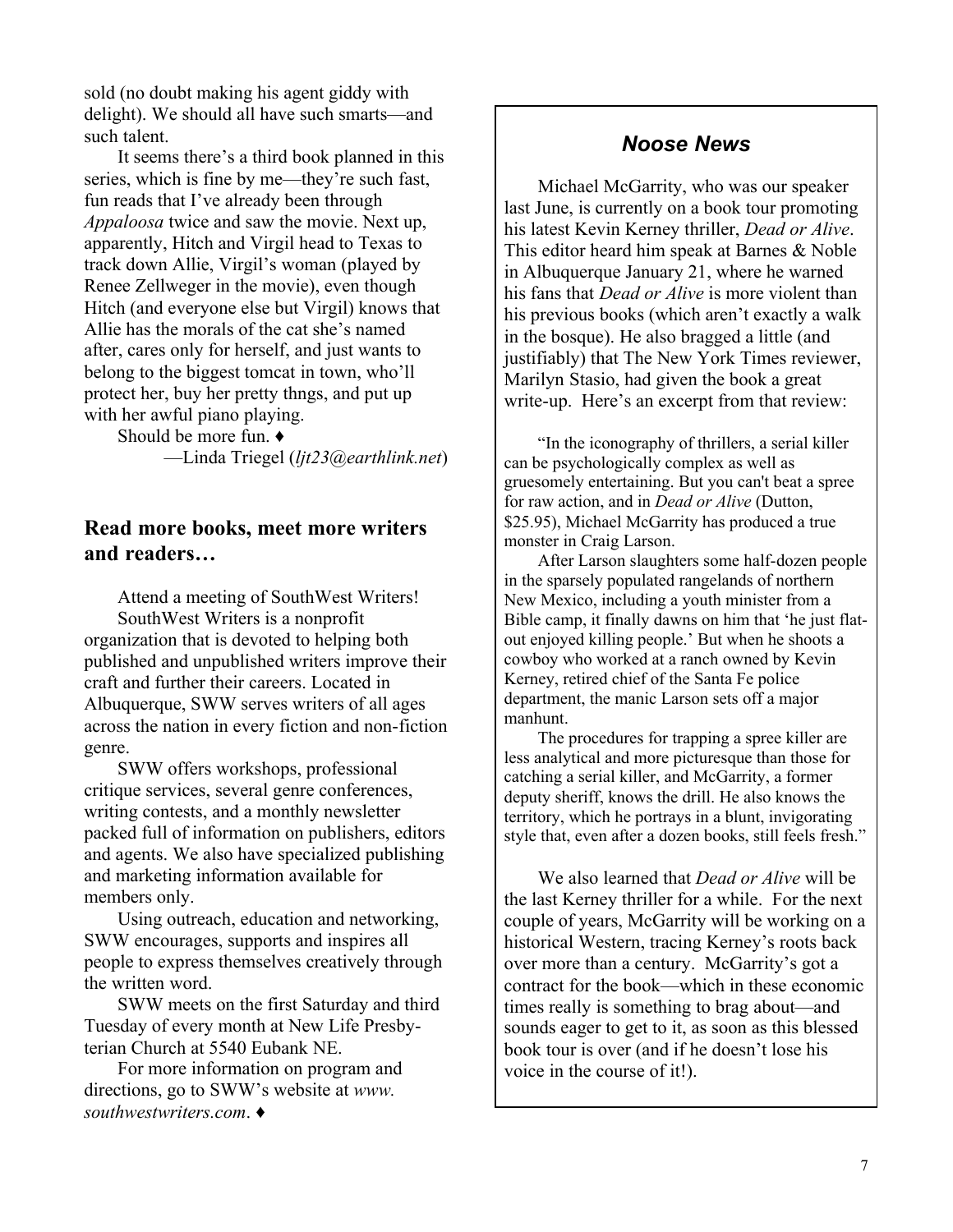## **Do You Have a Reading Budget?**

Sisters, I must ask you a very personal question: "Do you have a reading budget for this year?" Like writers, readers are an integral part of the publishing business. Without you, the publishing business would not exist. You are the sole *reason d'être* for its creation, growth and future. Readers are at the top of the food chain, the queens of their domains. Feasting on the epicurean delights from the bookseller's smorgasbord, readers dine on succulent hardbacks, trade and mass market paperback and magazine stories, all of which have been tastefully prepared for mouthwatering consumption.

Having a leisurely meal in a five-star restaurant requires time and money. So does reading. How often do you dine out?

I heard your answer and I agree with it. Dining out is a luxury and requires careful attention to purse and calendar. The schedule is too full and the pocketbook to empty. To dine out requires careful planning to set aside the required time and money. Thus, the reader must set aside this money and time.

Reading a book takes time. One must obtain the book by purchase or other means, the easy part. The hard part is finding time to sit down for sufficient duration and have a good read, savoring every joyous word. Since the Creator has given each person equal time, 24 hours in a day, it is up to the person to make best use of it.

Like writing, reading is a solitary act. The epitome of enjoyment comes with sharing what was read with a friend over a cup of hot tea. This is one reason that you had joined the Croak & Dagger Chapter of Sisters in Crime. The social aspect of reading drives the reader to greater heights as one transcends the ordinary, mundane world into such places as Santa Teresa, Lake Eden, or Chicago, where Kinsey, Hannah, or V. I. solves her latest caper.

It is your decision on where to spend your money. Set aside some dollars each month to the pursuit of reading. How much depends on what you would like to do. Acquiring books to read? There is the modest cost of belonging to Croak &Dagger and its parent organization, Sisters in Crime. Don't forget the various mystery conferences and special events, such as the annual mystery dinner. Add the costs, divide by 52, and see how little you must set aside each week.

Acquiring books need not be an expensive endeavor. Borrowing a book from a friend, the library or Croak & Dagger's book exchange doesn't cost a penny. Used bookstores offer a cheap alternative, but you may have to wait several months before the current best sellers become available. The brick-andmortar stores, like Page One, Bookworks, and Hastings, offer the latest selections as well as book signings by the authors. They also provide the ambience of social setting where like-minded readers can get together to discuss favorite characters over a hot cup of tea.

Budget to read, my friend, and I will see you at the next Croak & Dagger meeting.  $\bullet$ 

²Fred Aiken (*FAAiken@aol.com)*

The Internet Public Library (*www.ipl.org)* is a free web-based library resource that was founded in 1995 by a class at the University of Michigan School of Information and is now staffed by graduate students from Drexel University College of Information Science and Technology in Philadelphia. The IPL has access to many reference works in all fields, and you can use it to access to reference material that you may not know exists, or use the "Ask a Question" feature: Submit your request via e-mail and receive an email response in 3-7 days.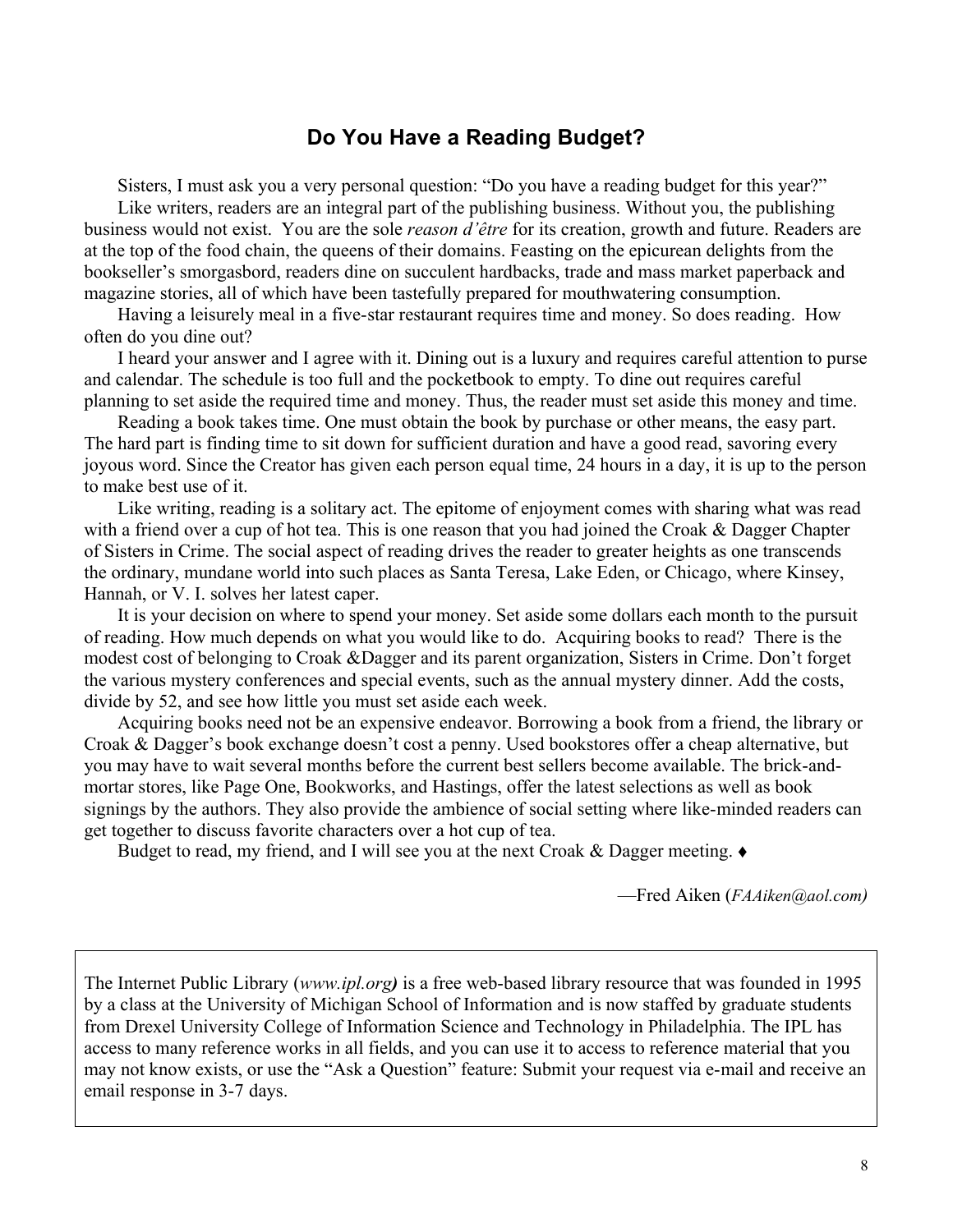## 2009 MEETING DATES

Tuesday, January 27, 7:00 p.m. Tuesday, February 24, 7:00 p.m. Tuesday, March 24, 7:00 p.m. Tuesday, April 28, 7:00 p.m. Tuesday, May 26, 7:00 p.m.

#### **Meetings are free to the public.**

 Unless otherwise noted, meetings are held every fourth Tuesday of the month, at 7:00 p.m., at the James Joseph Dwyer Memorial Police Substation, 12700 Montgomery Blvd. NE, one block east of Tramway.

(If the substation lot is full, there is more parking available just below the substation, accessed via a driveway below the substation on the right.)

Check our Web site, *www.croak-and-dagger.com*, for schedule changes.

## **Summary of Findings**

The *Nooseletter* is the internal organ of the Croak & Dagger chapter, Albuquerque, of Sisters in Crime (SinC). Opinions expressed herein are those of the authors and editors.  $\rightarrow$ 

## **Nooseletter Submissions**

*Croak & Dagger* friends are encouraged to contribute articles, reviews, and essays on aspects of mystery writing *and* reading for publication consideration. Information on relevant conferences or events is also welcome. Especially let us know if you have published a new book or story, or have an upcoming local author event. (Unbridled enthusiasm for your own mystery book is encouraged here.)

**Length:** Articles should average 500 words, but short items are also welcome.

**Deadlines:** Publication is every other month, starting in January. Submission deadlines are the 15th of the month prior to publication: Feb 15, April 15, June 15, Aug 15, Oct 15, and Dec 15.

**The Living and the Dead:** As a general policy, articles and information should focus on living authors rather than dead ones, but that's not set in concrete shoes. Articles about specific historical development of the crime-mystery writing genre, for example, would be welcome.

**Submissions:** Please submit via e-mail to *newsette@earthlink.net.* with "Nooseletter" in the subject line.

The *Nooseletter* is distributed to all members electronically.  $\triangleleft$ 

²*Linda Triegel*

COPYRIGHT © OF MATERIAL PUBLISHED HEREIN REMAINS THE PROPERTY OF INDIVIDUAL CONTRIBUTORS. NO PART OF THIS PUBLICATION MAY BE REPRINTED WITHOUT PERMISSION FROM THE AUTHOR(S).



Still not a member

of Sisters in Crime?

\$20/year brings mystery to your life! The Albuquerque Croak & Dagger chapter welcomes mystery fans who want to enjoy felonious fun, absolutely criminal companionship, and sensational speakers.

Benefits of membership in the Croak & Dagger chapter include a subscription to our *Nooseletter*, close contact with local mystery writers, and fun events with other mystery fans.

You do *not* have to be a member of the national organization to join us. Come hear our next program speaker and meet the gang. We promise to bring mayhem and murder into your life. **Contact our membership chair, at** *contact@croak-and-dagger.com.*